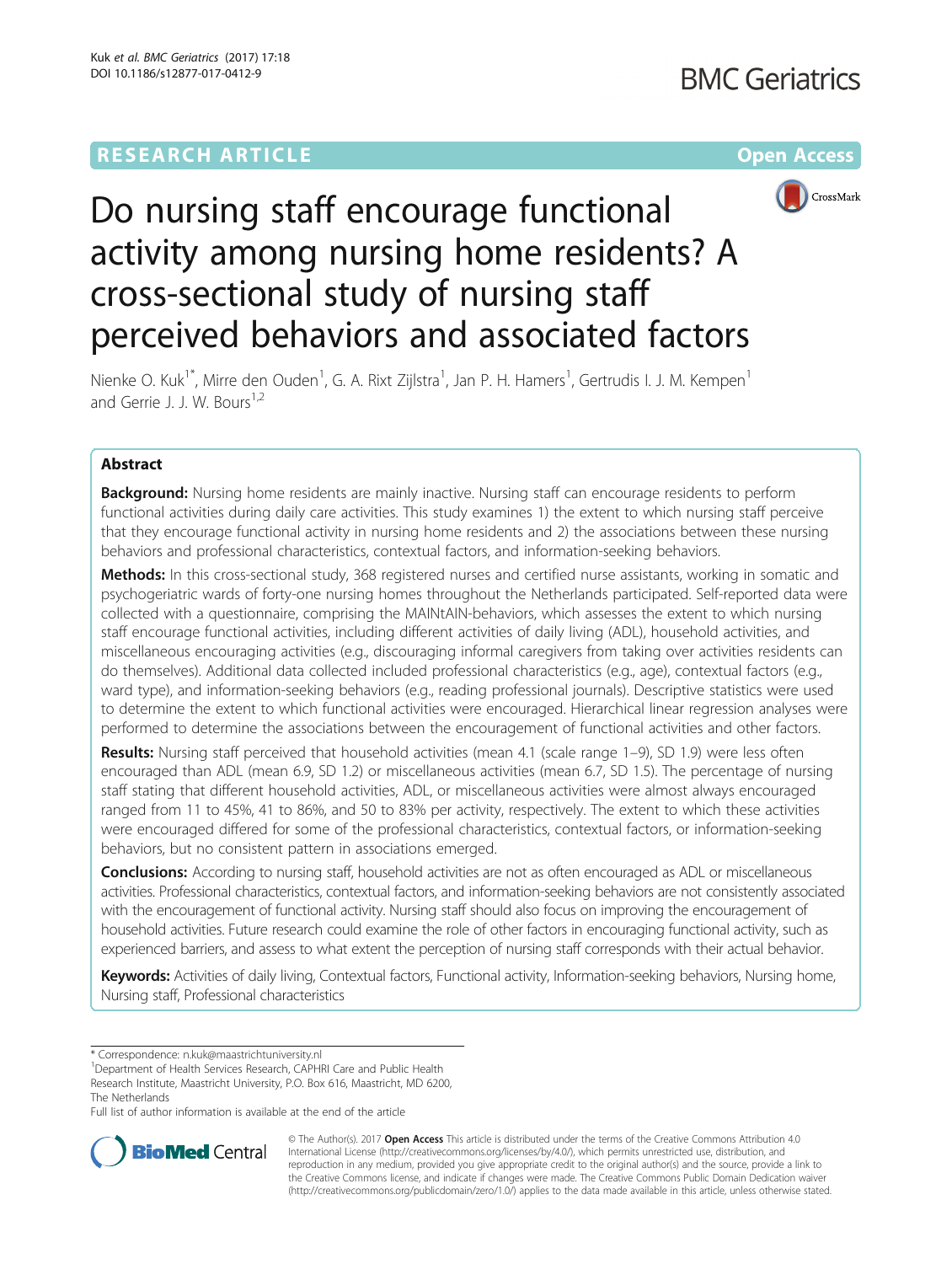## Background

The importance of encouraging functional activity among nursing home residents is widely recognized. Research shows that being active and performing functional activities is associated with less anxiety [[1](#page-9-0)], less disruptive behavior [\[1](#page-9-0)], higher self-esteem [[2](#page-9-0)], and a higher quality of life [\[3\]](#page-9-0) in nursing home residents. In the United States, federal regulations require the provision of care to maintain the highest level of function among nursing home residents [\[4](#page-9-0)]. In the Netherlands, the Health Care Inspectorate emphasizes that nursing homes need to provide care that stimulates activity among residents, encouraging them to be active and perform functional activities on their own, instead of nursing staff taking over activities [[5\]](#page-9-0). Encouragement could take place during activities of daily living (ADL) or during household activities, but also, for example, by discussing with the residents themselves which activities they previously conducted and motivating them to keep on performing them.

Promoting functional activity among residents is not only an opportunity nursing staff have, but also an important part of their job. In the past, nursing homes were mainly organized according to a medical model [\[6](#page-9-0)], in which nursing staff focused on taking care of the physical needs of residents. Currently, the autonomy of residents is crucial and more nursing homes strive to provide homelike environments, in which nursing staff encourage residents to continue their previous activities, including functional ones, as much as possible [[7\]](#page-9-0). In spite of this, research has shown that residents are largely inactive [[8](#page-9-0)–[10](#page-9-0)]. Residents' participation in, for example, household activities is low [\[3](#page-9-0), [10](#page-9-0)]. Nursing staff may be able to play a more substantial role in encouraging functional activities [\[10](#page-9-0)].

There is a lack of research regarding the extent to which nursing staff stimulate residents to be active. In addition, it is unknown how this encouraging behavior varies. Research regarding the use of evidence-based or best practices in nursing care indicates that different factors come into play [\[11](#page-9-0)–[14](#page-9-0)], including professional characteristics of the nursing staff, such as age [\[11\]](#page-9-0), educational level [[12](#page-9-0), [13](#page-9-0)], or years of professional experience [\[11\]](#page-9-0); and contextual circumstances, such as staff mix [[15](#page-9-0)] or ward type [\[11](#page-9-0), [12\]](#page-9-0). In addition, studies have shown that the information-seeking behavior (for example, reading professional journals) of nursing staff may be associated with the use of evidence-based practices [[12](#page-9-0), [14](#page-9-0)].

It is not known how professional characteristics, contextual factors, or information-seeking behaviors are associated with the extent to which nursing staff encourage functional activity among nursing home residents. Therefore, we have conducted a cross-sectional study with a twofold purpose: first, to examine the extent to which nursing staff in the Netherlands perceive that they encourage functional activity in nursing home residents; and, second, to examine the association between these perceptions and various professional characteristics, contextual factors, and information-seeking behaviors of nursing staff.

## Methods

## Context: Nursing homes in the Netherlands

In nursing homes in the Netherlands, a distinction is made between residents with chronic physical problems, who live in somatic wards, and residents with psychogeriatric problems, such as dementia, who live in psychogeriatric wards [\[16\]](#page-9-0). Dutch nursing homes provide more complex continuing care and monitoring compared with residential care homes [[16](#page-9-0)]. The meals are often taken in the wards and in many nursing homes small kitchen facilities are available in the ward, for example to prepare breakfast. The majority of the workforce in Dutch nursing homes are certified nurse assistants (CNAs) who receive three years of secondaryvocational training. In addition, care is provided by vocationally-trained or bachelor-educated registered nurses (RNs) who receive four years of training. Nursing homes are primarily non-profit organizations that are united in Actiz, the Dutch organization of health care providers. In contrast to some other countries, in the Netherlands there are no national databases comprising detailed information on all nursing homes (such as resident characteristics, or the number or type of staff).

#### Design and sample

A cross-sectional study was conducted among nursing staff of nursing homes in the Netherlands. From a list of nursing homes provided by Actiz, a random proportionate sample of 100 nursing homes was drawn by author NOK using the sampling procedure from IBM SPSS Statistics for Windows (Version 22.0. Armonk, NY: IBM Corp). Nursing homes were stratified according to five regions in the Netherlands (north, east, south, west, and central) and from each region a number of random nursing homes was drawn, proportionate to the total number of nursing homes in that region. Next, to warrant the exclusion of care homes with a single small nursing home ward, author NOK verified by telephone if the 100 selected nursing homes provided care to at least 25 somatic and/or 25 psychogeriatric nursing home residents. Twenty-five facilities were excluded because they did not meet this criterion and one nursing home no longer existed at the time of recruitment. Of the remaining 74 nursing homes, 46 agreed to participate (see Fig. [1](#page-2-0) for a flowchart). In this sample, nursing homes from all regions were represented, they were distributed largely according to the proportionate sample that was drawn; 11% of the nursing homes were situated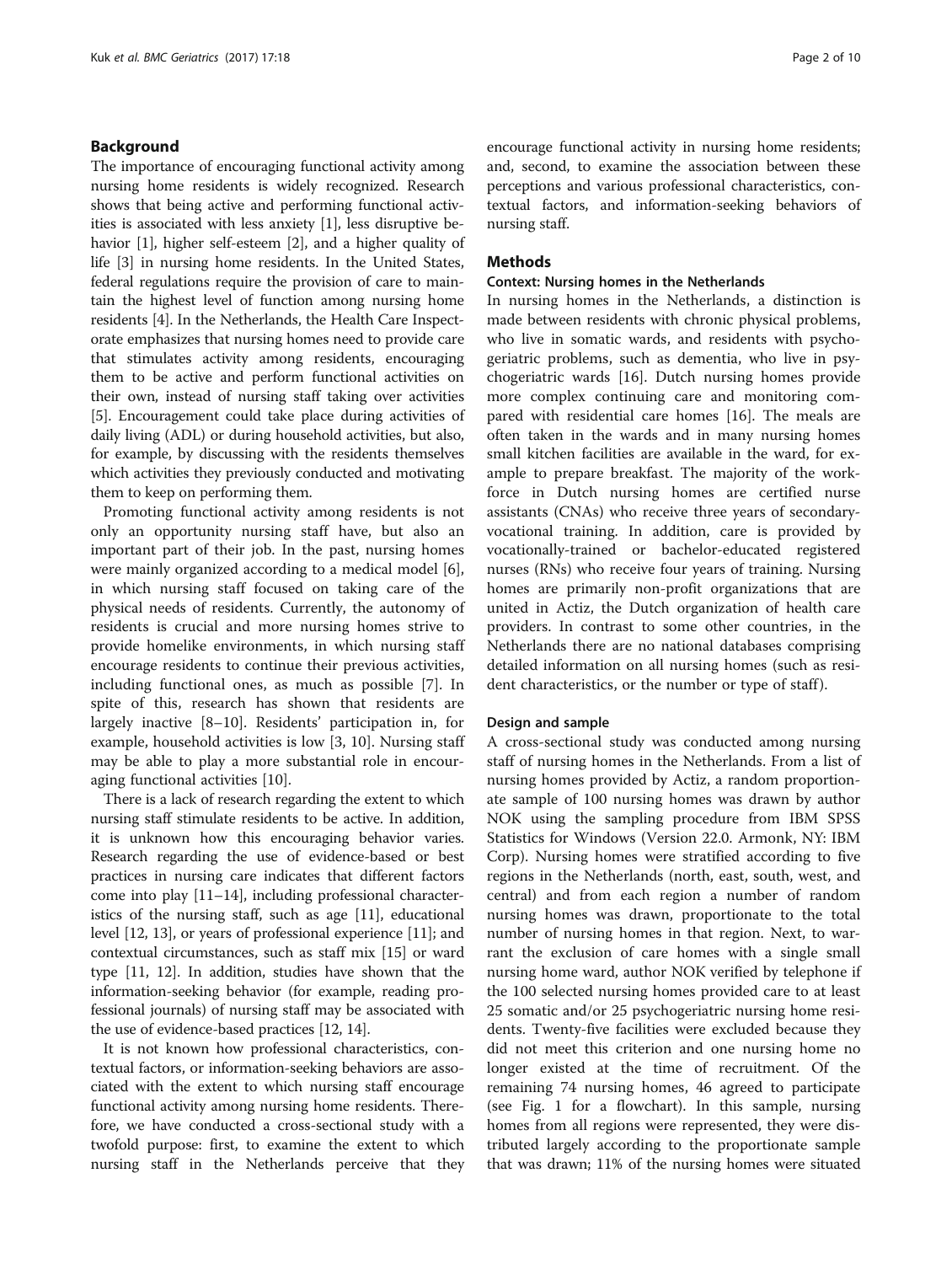<span id="page-2-0"></span>

in the north, 9% in the east, 39% in the south, 37% in the west, and 4% in the central region of the Netherlands.

Based on practical considerations, nursing homes with both somatic and psychogeriatric wards were asked to administer 16 questionnaires among the nursing staff (eight from each ward type); nursing homes with only one of these ward types were asked to administer ten questionnaires among the nursing staff. In total, 622 questionnaires were administered.

Nursing staff were eligible if they were RNs or CNAs. Nursing staff working exclusively on night shifts and nursing staff who did not have a contract for at least 12 h per week were excluded from this study because of their limited opportunities to encourage functional activities.

#### Data collection

In each participating nursing home a local contact person was asked to distribute the questionnaires among eligible nursing staff, these nursing staff did not have to work in the same ward. The contact persons would collect and return the anonymously-completed questionnaires to the research team within two weeks. If the research team had not received the questionnaires within three weeks, they would either telephone or send an email reminder to the contact person. All data were collected in January and February 2014.

## Measures

## Encouragement of functional activities (dependent variables)

The MAastrIcht Nurses Activity INventory-behaviors (MAINtAIN-behaviors) questionnaire [\[17](#page-9-0)] was used to measure the extent to which nursing staff perceive that

they encourage residents to perform functional activities. The MAINtAIN-behaviors was developed using a comprehensive method in which its usability and content validity were established in a study involving experts, nursing staff, residents, and other nursing home professionals [\[17](#page-9-0)]. The MAINtAIN-behaviors comprises three subscales assessing the degree to which nursing staff perceive they encourage residents to perform various types of activities: first, an 8-item subscale for encouraging ADL, for example, encouraging independent bathing or showering; second, a 6-item subscale for encouraging household activities, such as encouraging setting and clearing the table; third, a 5-item subscale for miscellaneous encouraging activities, such as promoting participation in organized activities, discussing and maintaining previous activities, encouraging informal caregivers not to take over activities, discussing the residents' preferred activities, and encouraging activity as part of the residents' care plan. For each item of the MAINtAIN-behaviors, respondents could rate to what extent a certain activity was encouraged in their ward ("in my ward, we encourage…"). Answer options ranged from  $1 = never'$  to  $9 = always'$ . Internal consistency for the subscales, using Cronbach's alpha, in the present study was 0.83 for the ADL subscale, 0.79 for the household activities subscale, and 0.77 for the miscellaneous activities subscale.

## Professional characteristics, contextual factors, and information-seeking behaviors (independent variables)

Based on literature several professional characteristics, contextual factors, and information-seeking behaviors were selected [[11](#page-9-0)–[15](#page-9-0)]. The professional characteristics comprised gender, age (≤35 years, >35 years ≤50, >50 years), profession (CNA or RN), years of professional experience in the care for older persons (≤10 years,  $>10$  years  $\leq 20$ ,  $>20$  years), and number of work hours per week (≥12 h per week ≤26, >26 h per week <32, ≥32 h per week). The contextual factors consisted of ward type (psychogeriatric or somatic), and staff mix (proportion of RNs in the ward, i.e., the number of RNs divided by the total number of RNs and CNAs that worked in the ward, according to the respondent).

The information-seeking behaviors included how often respondents referred to specific information sources on care problems (websites, Dutch professional journals, English-language journals, guidelines, colleagues, and experts) or how often they attended specific activities to keep their professional skills and knowledge up-to-date (conferences, courses within their organization, courses outside of their organization, clinical courses in the ward, and reading groups). The behaviors were assessed using single-item questions that were developed for this study. First, it was assessed how often respondents used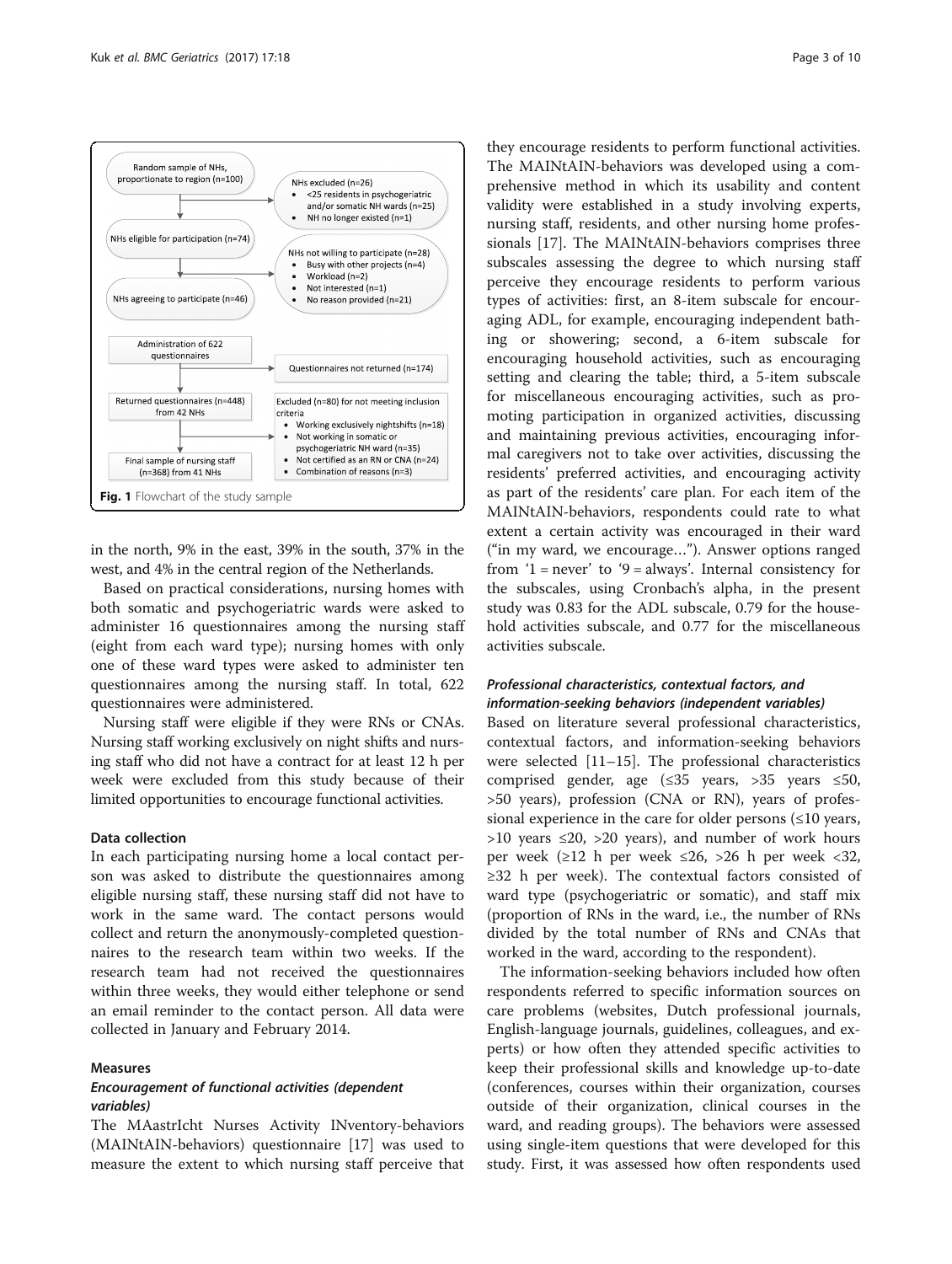specific information sources in the past three months. Second, respondents indicated how often they attended professional development activities in the past 12 months. After recoding, the answer categories for each source of information or activity comprised 'never' or '≥1 time' in the past three or 12 months.

## Statistical analyses

Descriptive statistics were used to determine percentages for the categorical variables. Mean scores and standard deviations were determined for each subscale of the MAINtAIN-behaviors. For each subscale, missing values on the items were imputed with the respondent's average score for the other items, if at least 75% of the items of that subscale had been completed. Missing values for the ADL, household, and miscellaneous subscales were imputed for a total of 4.9, 2.4, and 1.9% of the respondents, respectively.

Mean scores of the three subscales were compared by conducting paired-samples t-tests, with a Bonferroni correction to account for multiple testing. Additional analyses were performed to provide an overview of the extent to which respondents encouraged activity among residents. For these analyses, the answer options of the MAINtAIN-behaviors items were categorized into '(almost) never' (score 1–3), 'sometimes' (score 4–6), and '(almost) always' (score 7–9).

For each independent variable (professional characteristics, contextual factors, and information-seeking behaviors) mean scores and standard deviations of the three MAINtAIN-behaviors subscales were calculated. Hierarchical linear regression analyses (random intercept) were performed to determine the association between each independent variable and each subscale of the MAINtAIN-behaviors (possible range 1–9). In each model one independent variable was used, no additional variables were added to these models. In order to account for the hierarchical structure of the data, nursing staff (level one) were grouped by nursing home (level two). For all models, estimated marginal means, standard errors, p-values, and intra-class coefficients (ICCs) were determined. For the independent variables with three categories (i.e., age, professional experience, and work hours per week), each category was used as a reference for the other two categories in the analyses (i.e., the first category was compared with the second category, the second category was compared with the last category and the last category was compared with the first category). P-values <0.05 were considered statistically significant. Sensitivity analyses were conducted by imputing missing values on the items of the ADL, household, and miscellaneous subscales with 1 and with 9 instead of the respondent's average score of the other items within that scale. All statistical analyses were

performed using IBM SPSS Statistics for Windows (Version 22.0. Armonk, NY: IBM Corp).

## Results

## Sample characteristics

A total of 448 respondents from 42 nursing homes completed the MAINtAIN-behaviors (response rate 72%; range per nursing home 50–100%), but 80 questionnaires had to be excluded, because the respondents did not meet the inclusion criteria (see Fig. [1](#page-2-0)). The 368 eligible respondents represented 41 nursing homes (sample characteristics are displayed in Table [1\)](#page-4-0); 275 (75%) of them were CNAs and 231 (63%) worked in a psychogeriatric ward. Information-seeking behaviors varied, e.g., 5% had searched for information in an English-language journal in the past three months, whereas 99% had consulted a colleague.

## Encouragement of functional activities

Table [2](#page-5-0) displays the perceived encouragement of functional activities. The mean scores for the ADL subscale, the household activities subscale, and the miscellaneous activities subscale were 6.9 (SD 1.2), 4.1 (SD 1.9), and 6.7 (SD 1.5), respectively, out of a theoretical range from 1 to 9. These mean subscale scores differed significantly from each other ( $p < 0.001$  for all comparisons after Bonferroni correction). More than half of the respondents (66–86%) stated that ADL were (almost) always encouraged, but the need for assistive devices for independent dressing was not always discussed (41%). Less than half of the respondents reported that household activities were (almost) always encouraged (ranging from 11% for folding or putting away clothes to 45% for preparing sandwiches). Regarding miscellaneous encouraging activities, the majority of the respondents (50–83%) indicated that all activities were (almost) always performed. For example, according to 83% of the respondents, residents were (almost) always encouraged to participate in organized activities, such as wheelchair dancing.

## Factors associated with the perceived encouragement of functional activity

Table [3](#page-6-0) shows the unadjusted mean scores for the ADL activities subscale, for the household activities subscale, and for the miscellaneous activities subscale per professional characteristic and contextual factor. These scores are similar to the estimated marginal means that resulted from the hierarchical linear regression analyses, therefore, only the unadjusted means are presented. The largest difference in the perceived encouragement of activities, in particular household activities, was between respondents working in different ward types. The hierarchical linear regression analyses showed that respondents working in psychogeriatric wards reported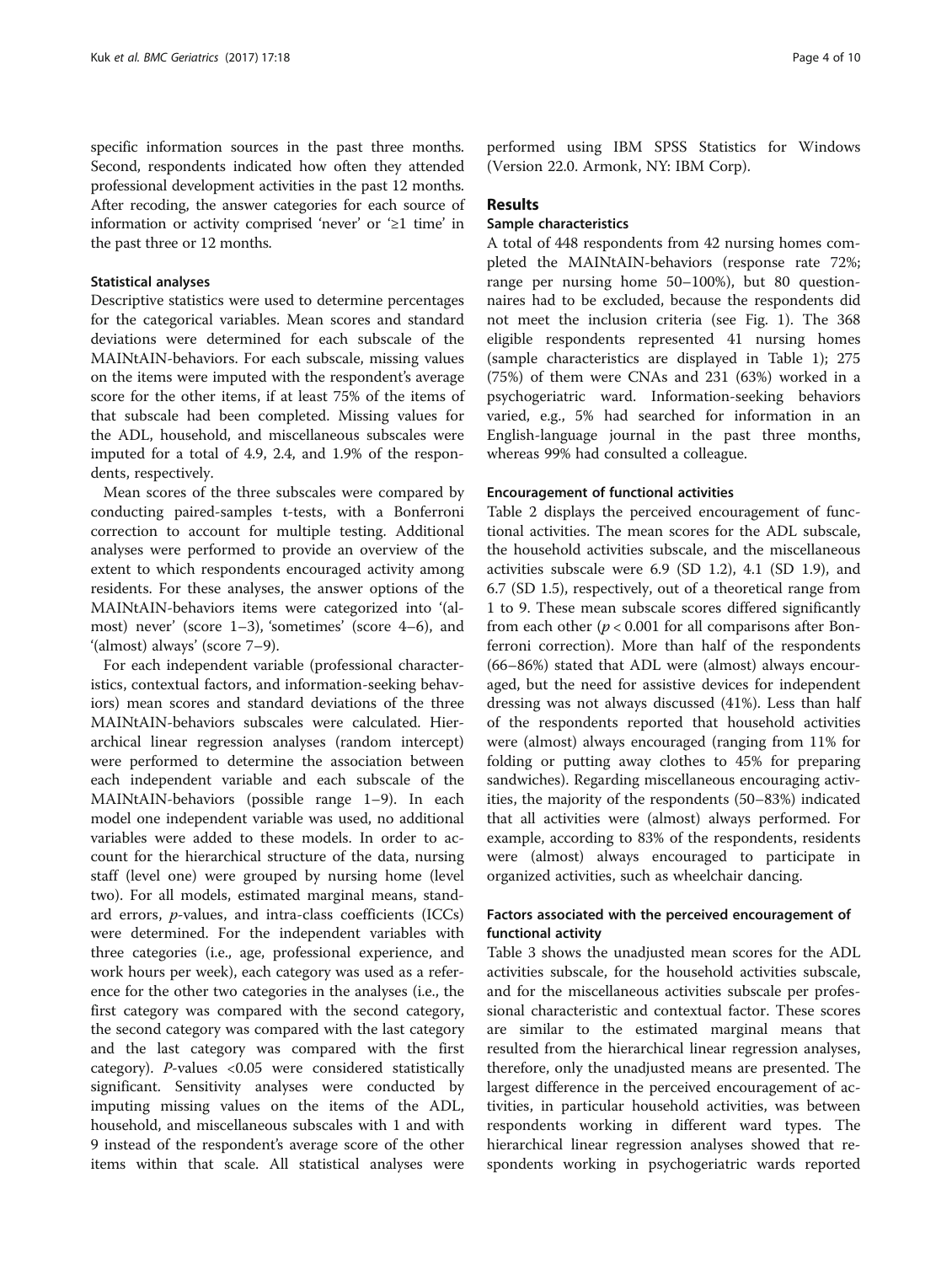#### <span id="page-4-0"></span>**Table 1** Sample characteristics  $(N = 368)^{a}$

|                                                 | Number (%) |
|-------------------------------------------------|------------|
| Professional characteristics                    |            |
| Gender                                          |            |
| Female                                          | 346 (94)   |
| Age                                             |            |
| $\leq$ 35 years                                 | 116 (33)   |
| > 35 years ≤50                                  | 141 (40)   |
| $> 50$ years                                    | 95 (27)    |
| Profession/educational level                    |            |
| <b>CNA</b>                                      | 275 (75)   |
| <b>RN</b>                                       | 93 (25)    |
| Professional experience                         |            |
| $\leq$ 10 years                                 | 127 (38)   |
| > 10 years $≤$ 20                               | 100 (30)   |
| $>$ 20 years                                    | 108 (32)   |
| Work hours per week                             |            |
| $≥$ 12 h per week ≤ 26                          | 109 (30)   |
| $>$ 26 h per week $<$ 32                        | 83 (23)    |
| $\geq$ 32 h per week                            | 169 (47)   |
| Contextual factors                              |            |
| Ward type                                       |            |
| Psychogeriatric ward                            | 231 (63)   |
| Somatic ward                                    | 137 (37)   |
| Staff mix: proportion of RNs in the ward        |            |
| $\leq 0.11$                                     | 153 (49)   |
| > 0.11                                          | 160(51)    |
| Information-seeking behaviors                   |            |
| $\geq$ 1x past three months                     |            |
| Reading on websites                             | 68 (19)    |
| Reading Dutch professional journals             | 171 (49)   |
| Reading English-language journals               | 16(5)      |
| Reading guidelines                              | 343 (96)   |
| Consulting a colleague                          | 358 (99)   |
| Consulting an expert                            | 276 (75)   |
| $\geq$ 1x past year                             |            |
| Attending a conference                          | 112 (31)   |
| Attending a course within the organization      | 332 (91)   |
| Attending a course outside the organization     | 133 (38)   |
| Participating in a clinical course in the ward  | 254 (70)   |
| Participating in a reading group regarding care | 15 (4)     |

CNA Certified nurse assistant, RN Vocationally-trained or bachelor-educated registered nurse

 ${}^{a}N$  does not always add up to 368 due to missing data

significantly more often that household activities were encouraged compared with respondents working in somatic wards  $(p < 0.001$ , mean score 4.8, SD 1.6 and 3.7, SD 1.6, respectively). The perceived encouragement of miscellaneous activities also differed significantly between respondents from psychogeriatric and from somatic wards, but the difference was smaller  $(p = 0.001,$ mean score 6.9, SD 1.4 and 6.4, SD 1.4, respectively). As Table [3](#page-6-0) shows, the only other professional characteristics or contextual factors significantly associated with the encouragement of activities were age and work hours per week (associated with the subscale of miscellaneous activities).

Table [4](#page-7-0) presents the unadjusted mean scores for the functional activity subscales for each informationseeking behavior. Again, these mean scores were similar to the estimated marginal means resulting from the hierarchical linear regression analyses. On the whole, few of the information-seeking behaviors were significantly associated with the encouragement of functional activities, most of the associations found were with the encouragement of household activities. The hierarchical linear regression analyses revealed that respondents who searched on websites, attended conferences, participated in clinical courses in the ward, or in reading groups regarding care reported significantly more encouragement of household activities in their wards.

Sensitivity analyses in which missing values on the functional activity subscales were imputed with either 'one' or 'nine' showed similar results for the analyses with the professional characteristics and contextual factors, as well as for the analyses with the informationseeking behaviors.

## **Discussion**

This study showed that, according to nursing staff, household activities are not as often encouraged among residents as ADL or miscellaneous activities are. Some professional characteristics, contextual factors, and information-seeking behaviors were associated with the perceived encouragement of functional activity. However, no consistent pattern has emerged.

Although no previous research has analyzed the extent to which functional activities are encouraged by nursing staff, there are studies looking into the behavior of residents. These show that residents are largely inactive and rarely participate in household activities [\[3](#page-9-0), [10](#page-9-0)]. For example, in an observation study among residents of seven nursing homes in the south of the Netherlands, Den Ouden et al. (2015) showed that residents were engaged in household activities, but only in less than 3% of their observations. This percentage is lower than one would expect, given the results of the present study, in which 39 to 86% of the nursing staff stated that certain household activities were encouraged - at least sometimes. The differences between the two studies are quite large and may be explained by the different concepts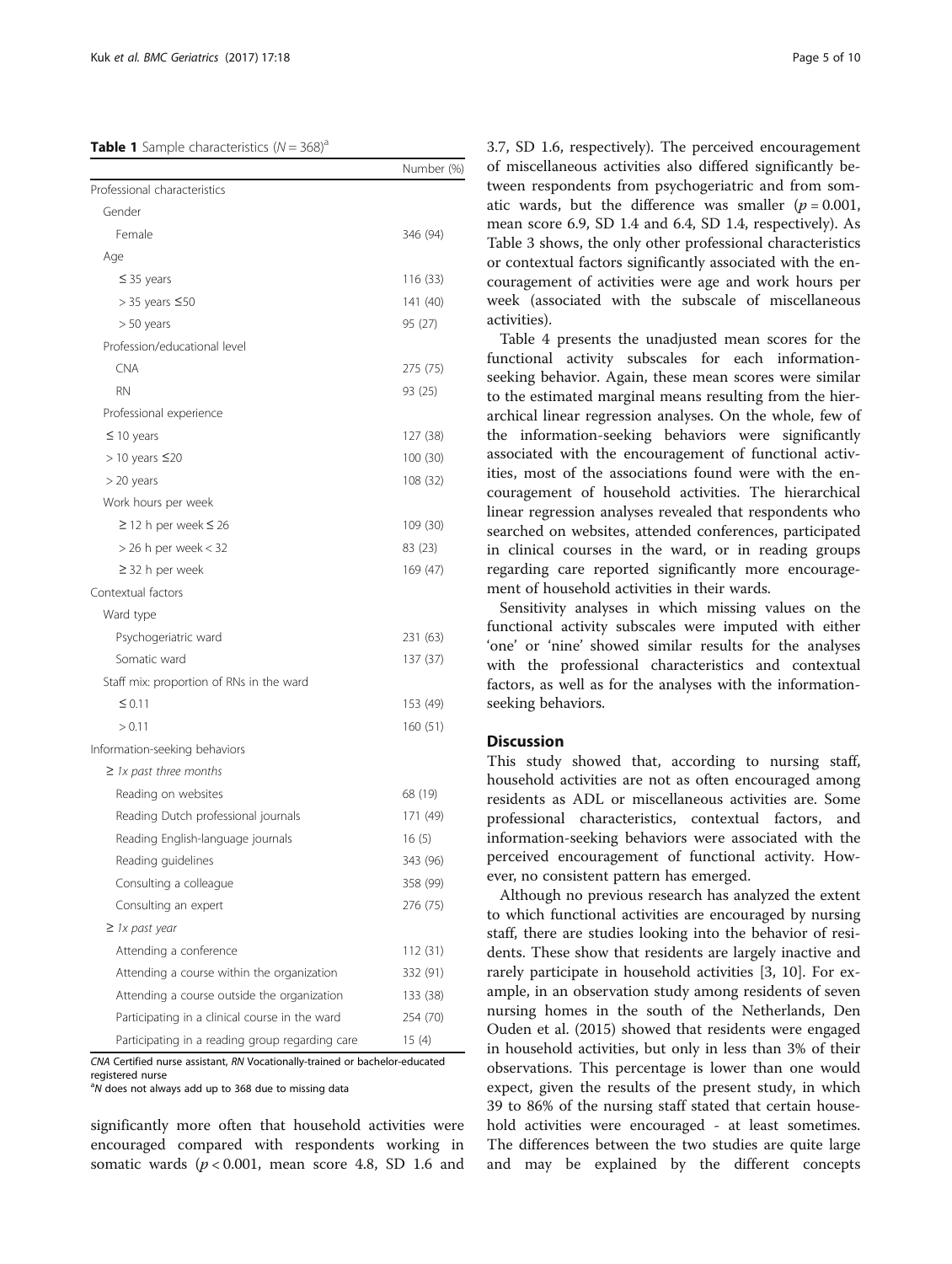<span id="page-5-0"></span>Table 2 Perceived encouragement of ADL, household activities, and miscellaneous activities: means and item-scores per subscale  $(N = 368^{\circ})$ 

| $V = J U U /$                                                                                           |                      |                 |                       |
|---------------------------------------------------------------------------------------------------------|----------------------|-----------------|-----------------------|
| Subscales                                                                                               |                      | Mean [SD]       |                       |
| ADL                                                                                                     |                      | $6.9$ [1.2]     |                       |
| Household activities                                                                                    |                      | 4.1 [1.9]       |                       |
| Miscellaneous activities                                                                                |                      | $6.7$ [1.5]     |                       |
|                                                                                                         | (Almost) never N (%) | Sometimes N (%) | (Almost) always N (%) |
| Items ADL subscale                                                                                      |                      |                 |                       |
| Closely follow independent ADL performance                                                              | 14(4)                | 109 (30)        | 243 (66)              |
| Encourage independent performance of ADLs                                                               | 11(3)                | 92(25)          | 263 (72)              |
| Discuss assistive devices for eating                                                                    | 31(8)                | 93 (25)         | 242 (66)              |
| Compliment residents on<br>dressing and undressing                                                      | 11(3)                | 58 (16)         | 297 (81)              |
| Discuss assistive devices for independent dressing                                                      | 89 (24)              | 126 (34)        | 151(41)               |
| Closely follow independent movement                                                                     | 1 (< 1)              | 61(17)          | 304 (83)              |
| Encourage independent movement                                                                          | 6(2)                 | 46 (13)         | 314 (86)              |
| Provide assistive devices for bathing                                                                   | 25(7)                | 89 (24)         | 252 (70)              |
| Items household activities subscale                                                                     |                      |                 |                       |
| Prepare sandwiches                                                                                      | 51 (14)              | 149(41)         | 166 (45)              |
| Encourage setting and clearing the table                                                                | 89 (24)              | 120(33)         | 157 (43)              |
| Make the beds                                                                                           | 204 (56)             | 94 (26)         | 68 (19)               |
| Encourage folding or putting away clothes                                                               | 222(61)              | 104(28)         | 39 (11)               |
| Encourage light household activities                                                                    | 175 (48)             | 108 (30)        | 82 (22)               |
| Discuss with residents household chores they can help with                                              | 166 (45)             | 116(32)         | 84 (23)               |
| Items miscellaneous activities subscale                                                                 |                      |                 |                       |
| Encourage participation in organized activities                                                         | 8(2)                 | 56 (15)         | 302 (83)              |
| Discuss and maintain the residents' previous activities                                                 | 23(6)                | 100(27)         | 242 (66)              |
| Encourage family/informal caregivers to only help residents<br>when they cannot do something themselves | 47 (13)              | 135 (37)        | 183 (50)              |
| Encouraging physical activity is part of care plan                                                      | 35 (10)              | 98 (27)         | 233 (64)              |
| Discuss preferred activities                                                                            | 60 (16)              | 105 (29)        | 201 (55)              |

Mean subscale scores are calculated based on the means of the original 9-point scale scores of all the items within that subscale; the scores can range from 1 (never encouraged) to 9 (always encouraged)

ADL activities of daily living

<sup>a</sup>N does not always add up to 368 due to missing data. Answers scored on the 9-point scale were categorized into '(almost) never' (scores 1-2-3), 'sometimes' (4-5-6) and '(almost) always' (7-8-9)

measured, i.e., perceptions of nursing staff versus behavior by residents, and by the difference in the respective samples, i.e., randomly selected nursing homes throughout the Netherlands versus a convenience sample of nursing homes in the south of the Netherlands. Another explanation may be that encouragement by nursing staff does not always result in increased functional activity among residents.

The finding that household activities were not often encouraged, compared with ADL, or miscellaneous activities, contrasts with the culture change [[7\]](#page-9-0) that is currently taking place in many nursing homes across the world. Nowadays, many nursing homes strive to maintain the meaningful activities residents previously

conducted, including household activities [[18](#page-9-0)–[20](#page-9-0)]. In some nursing homes, it is expected that nursing staff prepare dinner together with residents [\[18\]](#page-9-0). In the Netherlands, this care philosophy particularly occurs in (small-scale) psychogeriatric wards [[18](#page-9-0)]. Indeed, in the present study, nursing staff from psychogeriatric wards stated significantly more often that household activities were encouraged, compared with nursing staff from somatic wards.

In this study, few associations were found between professional characteristics, contextual factors, and information-seeking behaviors, and the perception whether or not functional activities were encouraged. Associations that were found were inconsistent; factors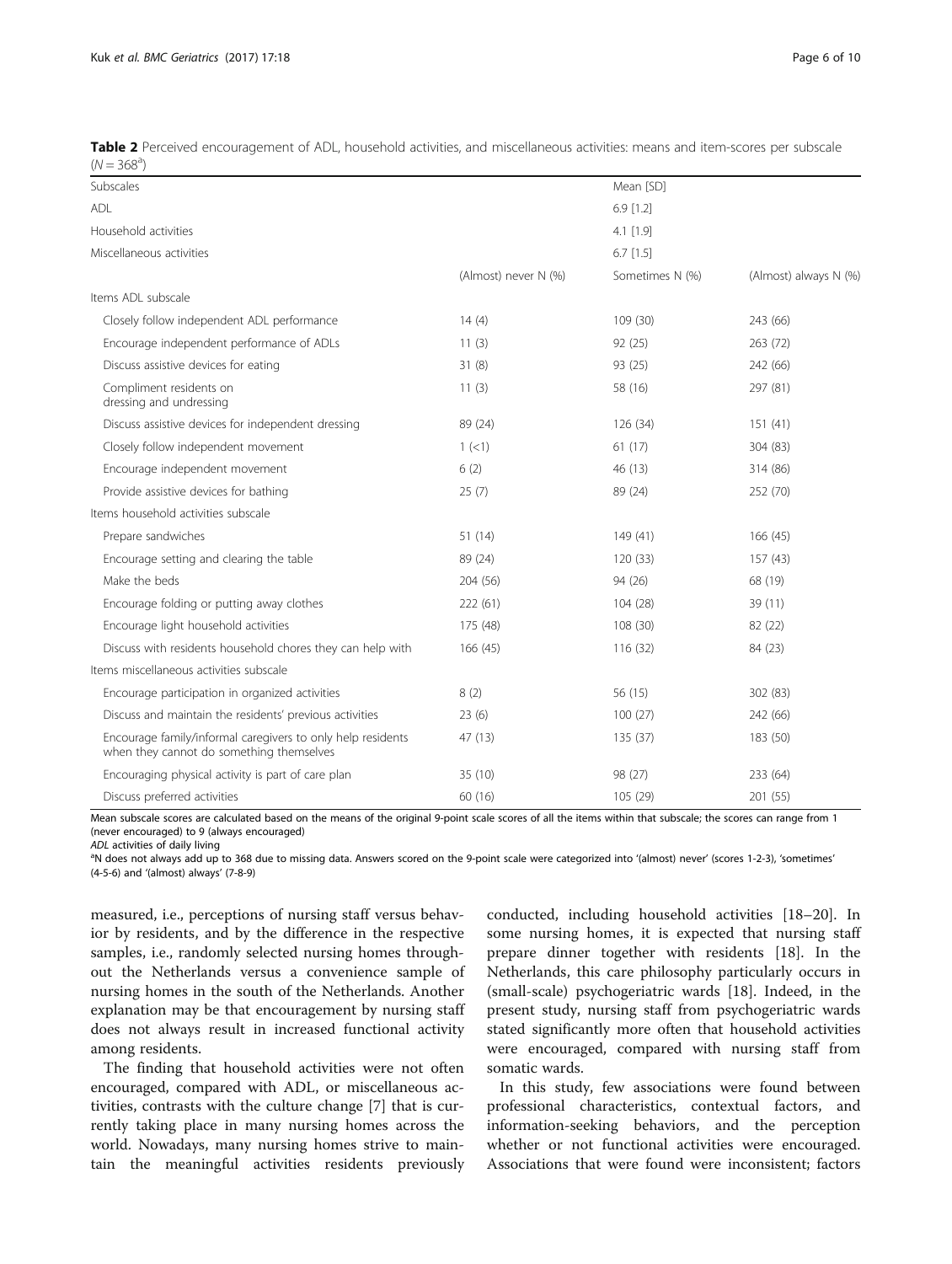|                                             |       |                   |       |                               | Miscellaneous activities subscale |
|---------------------------------------------|-------|-------------------|-------|-------------------------------|-----------------------------------|
| Mean <sup>a</sup>                           | SD    | Mean <sup>a</sup> | SD    | Mean <sup>a</sup>             | SD                                |
|                                             |       |                   |       |                               |                                   |
|                                             |       |                   |       |                               |                                   |
| 6.9                                         | (1.2) | 4.5               | (1.8) | 6.6                           | (1.3)                             |
| 7.0                                         | (1.2) | 4.4               | (1.7) | 6.7                           | (1.5)                             |
|                                             |       |                   |       |                               |                                   |
| 6.9                                         | (1.2) | 4.2               | (1.6) | $6.5^{\circ}$                 | (1.5)                             |
| 7.1                                         | (1.1) | 4.6               | (1.7) | 6.9 <sup>c</sup>              | (1.3)                             |
| 7.1                                         | (1.3) | 4.4               | (1.8) | 6.7                           | (1.6)                             |
|                                             |       |                   |       |                               |                                   |
| 7.1                                         | (1.2) | 4.4               | (1.7) | 6.8                           | (1.5)                             |
| 6.9                                         | (1.2) | 4.4               | (1.8) | 6.5                           | (1.4)                             |
|                                             |       |                   |       |                               |                                   |
| 7.0                                         | (1.2) | 4.3               | (1.7) | 6.7                           | (1.5)                             |
| 6.9                                         | (1.2) | 4.3               | (1.7) | 6.6                           | (1.6)                             |
| 7.1                                         | (1.2) | 4.6               | (1.8) | 6.8                           | (1.4)                             |
|                                             |       |                   |       |                               |                                   |
| 7.0                                         | (1.5) | 4.3               | (1.5) | 6.6                           | (1.4)                             |
| 7.0                                         | (1.0) | 4.5               | (1.7) | $6.5^d$                       | (1.5)                             |
| 7.0                                         | (1.3) | 4.4               | (1.9) | 6.9 <sup>d</sup>              | (1.4)                             |
|                                             |       |                   |       |                               |                                   |
|                                             |       |                   |       |                               |                                   |
| 7.1                                         | (1.2) | $4.8^e$           | 1.6   | $6.9^e$                       | (1.4)                             |
| 6.9                                         | (1.2) | 3.7 <sup>e</sup>  | 1.6   | $6.4^e$                       | (1.4)                             |
| Staff mix: proportion of nurses in the ward |       |                   |       |                               |                                   |
|                                             |       | ADL subscale      |       | Household activities subscale |                                   |

<span id="page-6-0"></span>

| Table 3 Mean encouragement of ADL, household activities and miscellaneous activities per professional characteristic and |  |  |  |  |
|--------------------------------------------------------------------------------------------------------------------------|--|--|--|--|
| contextual factor                                                                                                        |  |  |  |  |

CNA Certified nurse assistant, RN Vocationally-trained or bachelor-educated registered nurse

<sup>a</sup>Unadjusted means are presented, these are similar to the estimated marginal means resulting from the hierarchical linear regression analyses (random intercept; level 1 - nursing staff, level 2 - nursing home) between each independent variable and each subscale of the MAINtAIN-behaviors (range 1–9). Indicated statistical significant differences (p < 0.05) are based on these analyses. No additional variables were added to the models. ICCs range from 0.06-0.10, 0.16-0.19 and 0.02-0.05 for the models with the outcome measure ADL, household activities and miscellaneous activities, respectively

 $≤ 0.11$  7.0 (1.2) 4.4 (1.7) 6.8 (1.5)  $>11$  7.0 (1.2) 4.4 (1.8) 6.6 (1.4)

b<br>Por variables with three categories, each category was used as a reference for the other two. Because of these variables and to increase the comprehensibility of the table, no  $p$ -values are presented

Statistical significant differences between age '≤35 years' and '>35 years <sup>≤</sup>50' <sup>d</sup>

<sup>d</sup>Statistical significant difference between working '>26 h per week < 32' and '≥32 h per week'

Statistical significant difference between psychogeriatric ward and somatic ward

Due to missing data, sample size for each analysis varies from 311 to 366

that were associated with the perceived encouragement of household activities were not associated with the perceived encouragement of ADL. Furthermore, factors that were significantly associated with this perceived encouragement reflected relatively small differences. The different kinds of measures that were used in this study may explain the inconsistent findings. Encouraging functional activities refers to specific behaviors (i.e., specific daily activities), while the information-seeking behaviors were measured on a more general level. For example, respondents were asked if they attended courses in general, they were not asked if they attended courses focused on the encouragement of functional activities. Searching for information in a specific area does not necessarily imply knowledgeability about the encouragement of functional activities. In addition, although we carefully selected our independent variables drawing on previous studies [[11](#page-9-0)–[15](#page-9-0)], it might be that the professional characteristics, contextual factors, or informationseeking behaviors used are not the most important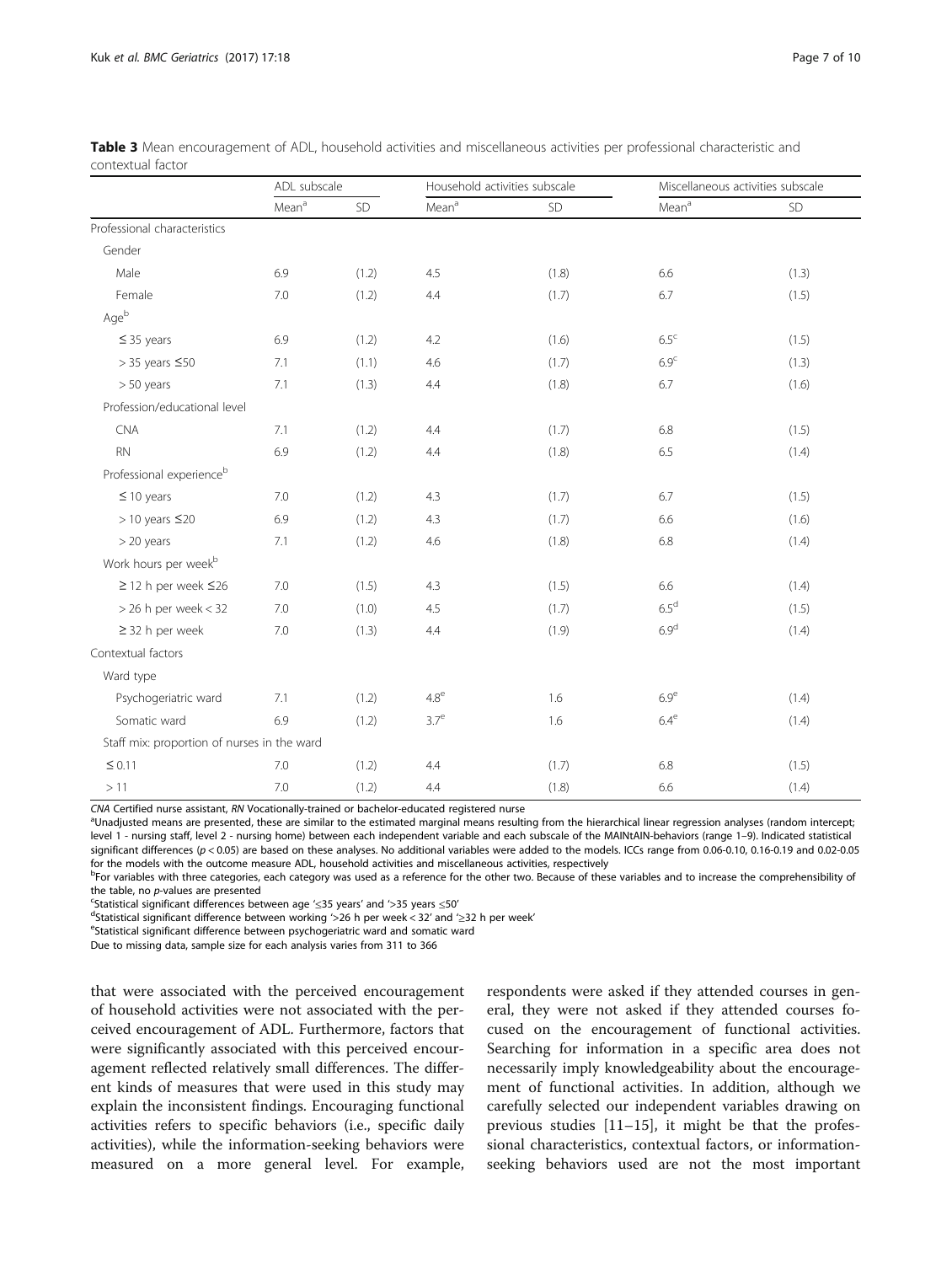|                                                 | ADL subscale      |       |           | Household activities subscale |       |           | Miscellaneous activities subscale |       |           |
|-------------------------------------------------|-------------------|-------|-----------|-------------------------------|-------|-----------|-----------------------------------|-------|-----------|
|                                                 | Mean <sup>a</sup> | SD    | $P$ value | Mean <sup>a</sup>             | SD    | $P$ value | Mean <sup>a</sup>                 | SD    | $P$ value |
| Reading on websites                             |                   |       |           |                               |       |           |                                   |       |           |
| $<$ 1 $\times$ past 3 months                    | $6.8*$            | (1.3) |           | $4.0*$                        | (1.6) |           | 6.6                               | (1.6) |           |
| $\geq$ 1 $\times$ past 3 months                 | $7.1*$            | (1.2) | 0.026     | $4.5*$                        | (1.7) | 0.004     | 6.7                               | (1.4) | 0.479     |
| Reading Dutch professional journals             |                   |       |           |                               |       |           |                                   |       |           |
| $<$ 1 $\times$ past 3 months                    | 6.9               | (1.2) |           | 4.2                           | (1.7) |           | 6.7                               | (1.4) |           |
| $\geq$ 1 $\times$ past 3 months                 | 7.1               | (1.2) | 0.212     | 4.5                           | (1.7) | 0.072     | 6.8                               | (1.4) | 0.587     |
| Reading English-language journals               |                   |       |           |                               |       |           |                                   |       |           |
| $<$ 1 $\times$ past 3 months                    | 7.0               | (1.2) |           | 4.3                           | (1.7) |           | 6.7                               | (1.4) |           |
| $\geq$ 1 $\times$ past 3 months                 | 6.6               | (1.4) | 0.360     | 4.7                           | (2.1) | 0.290     | 6.8                               | (1.6) | 0.831     |
| Reading guidelines                              |                   |       |           |                               |       |           |                                   |       |           |
| $<$ 1 $\times$ past 3 months                    | 6.7               | (0.8) |           | 4.2                           | (1.6) |           | 6.4                               | (1.3) |           |
| $\geq$ 1 $\times$ past 3 months                 | 7.0               | (1.2) | 0.325     | 4.4                           | (1.7) | 0.604     | 6.8                               | (1.4) | 0.274     |
| Consulting a colleague                          |                   |       |           |                               |       |           |                                   |       |           |
| $<$ 1 $\times$ past 3 months                    | 6.8               | (0.8) |           | 4.4                           | (1.5) |           | 5.6                               | (2.3) |           |
| $\geq$ 1 $\times$ past 3 months                 | 7.0               | (1.2) | 0.515     | 4.4                           | (1.7) | 0.453     | 6.7                               | (1.4) | 0.057     |
| Consulting an expert                            |                   |       |           |                               |       |           |                                   |       |           |
| $<$ 1 $\times$ past 3 months                    | 7.0               | (1.2) |           | 4.4                           | (1.7) |           | 6.6                               | (1.4) |           |
| $\geq$ 1 $\times$ past 3 months                 | 7.0               | (1.2) | 0.633     | 4.4                           | (1.7) | 0.862     | 6.8                               | (1.4) | 0.181     |
| Attending a conference                          |                   |       |           |                               |       |           |                                   |       |           |
| $<$ 1 $\times$ past year                        | 7.0               | (1.2) |           | $4.3*$                        | (1.7) |           | 6.7                               | (1.4) |           |
| $\geq$ 1 $\times$ past year                     | 7.0               | (1.2) | 0.995     | $4.6*$                        | (1.8) | 0.028     | 6.8                               | (1.6) | 0.274     |
| Attending a course within the organization      |                   |       |           |                               |       |           |                                   |       |           |
| $<$ 1 $\times$ past year                        | 7.1               | (1.4) |           | 4.4                           | (1.9) |           | 6.7                               | (1.4) |           |
| $\geq$ 1 $\times$ past year                     | 7.0               | (1.2) | 0.621     | 4.4                           | (1.7) | 0.938     | 6.7                               | (1.5) | 0.909     |
| Attending a course outside the organization     |                   |       |           |                               |       |           |                                   |       |           |
| $<$ 1 $\times$ past year                        | 7.1               | (1.1) |           | 4.4                           | (1.7) |           | 6.7                               | (1.5) |           |
| $\geq$ 1 $\times$ past year                     | 6.8               | (1.3) | 0.051     | 4.4                           | (1.8) | 0.556     | 6.7                               | (1.5) | 0.980     |
| Participating in a clinical course in the ward  |                   |       |           |                               |       |           |                                   |       |           |
| $<$ 1 $\times$ past year                        | $6.8*$            | (1.2) |           | $4.2*$                        | (1.7) |           | 6.6                               | (1.6) |           |
| $\geq$ 1 $\times$ past year                     | $7.1*$            | (1.2) | 0.009     | $4.5*$                        | (1.7) | 0.037     | 6.8                               | (1.4) | 0.183     |
| Participating in a reading group regarding care |                   |       |           |                               |       |           |                                   |       |           |
| $<$ 1 $\times$ past year                        | 7.0               | (1.2) |           | $4.3*$                        | (1.7) |           | $6.7*$                            | (1.5) |           |
| $\geq$ 1 $\times$ past year                     | 7.4               | (0.9) | 0.216     | $5.7*$                        | (1.4) | 0.004     | $7.7*$                            | (1.1) | 0.008     |

<span id="page-7-0"></span>Table 4 Encouragement of ADL, household activities and miscellaneous activities: means and associations per information seeking behavior

a<br>Unadjusted means are presented, these are similar to the estimated marginal means resulting from the hierarchical linear regression analyses \* Statistically significant difference (p < 0.05). Associations between each information-seeking behavior and each subscale of the MAINtAIN-behaviors (range 1-9) were determined using hierarchical linear regression analyses (random intercept; level 1 - nursing staff, level 2 - nursing home), p-values presented are based on these analyses. No additional variables were added to the models. ICCs range from 0.06-0.09, 0.16-0.19 and 0.03-0.05 for the models with the outcome measure ADL, household activities and miscellaneous activities, respectively. Due to missing data, sample size for each analysis varies from 314 to 364

factors for encouraging functional activity. Perhaps more closely-related factors, specific barriers or facilitators, such as the perceived capabilities of residents, support of colleagues [[17](#page-9-0), [21](#page-9-0)], or the availability of domestic facilities in the wards determine whether or not functional activities are encouraged.

The findings of this study indicate that nursing staff prefer sources that allow interaction, such as colleagues or clinical lessons, over traditional sources of knowledge, such as journals. This is in accordance with previous research investigating the knowledge sources of nursing staff [[22](#page-9-0)]. Given the relatively low educational level of nursing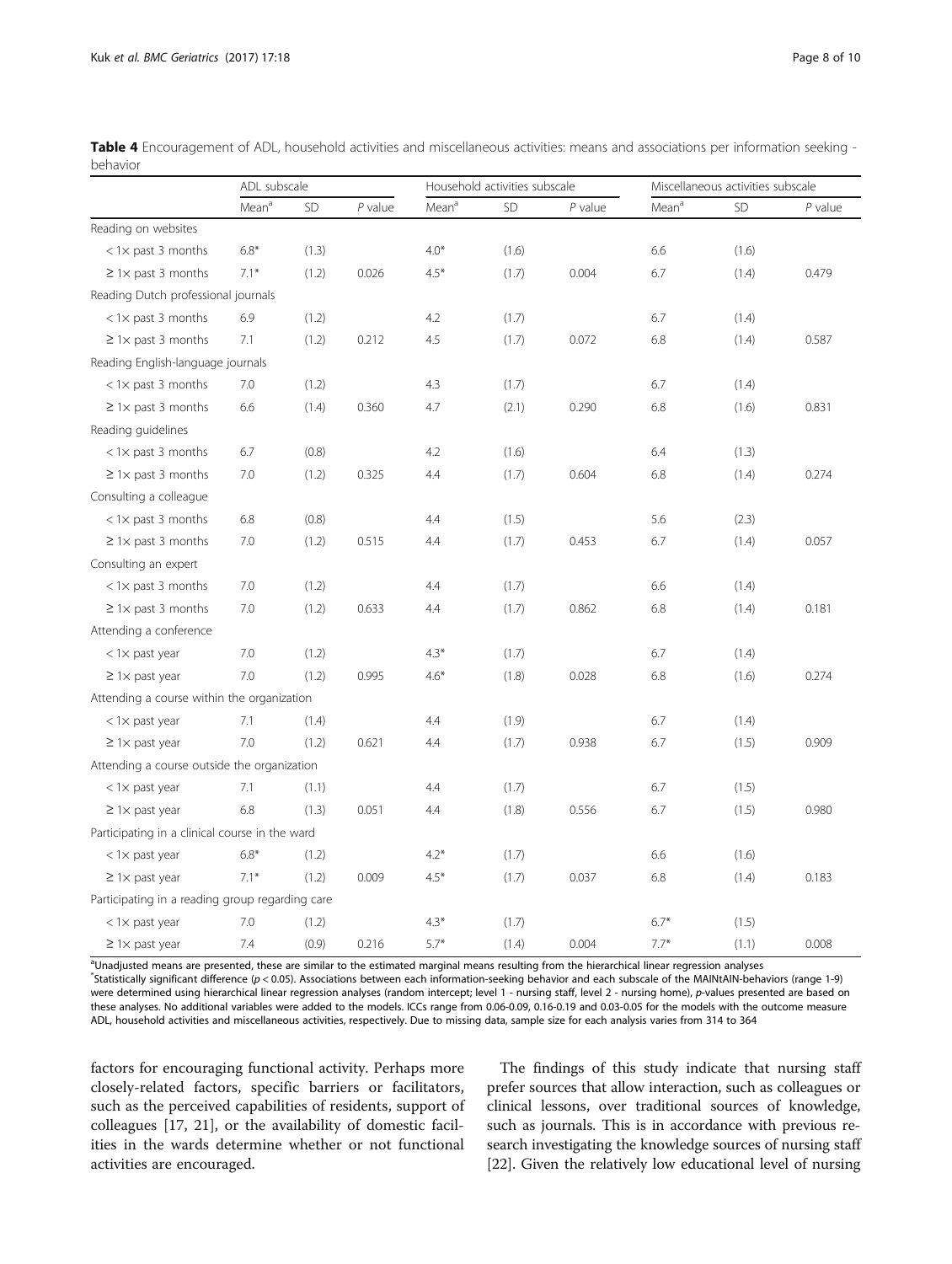staff in nursing homes, it is not surprising that only very few nurses in this study actively searched for written information. However, to warrant the quality of care in nursing homes, it is important that evidence-based or best practices reach the nursing staff. To ensure that nursing staff encourage functional activity, nursing homes need to use strategies that meet the preferences and competences of their nursing staff. Changing nursing behavior may be best done by using interactive strategies. To achieve this, it is essential that people with the appropriate knowledge and skills are available in the nursing home.

For this study, a proportionate random sample of nursing homes was drawn from different regions within the Netherlands, resulting in a, from a national perspective, large sample representing nursing home staff throughout the country. This is one of the few studies in the Netherlands that involved so many nursing homes. Most of the nursing homes that agreed to participate in this study were situated in the south of the Netherlands and least in the central region; their distribution was largely similar to the proportionate random sample that was drawn. The results of this study can be used as a reference for other researchers or nursing homes that want to use the MAINtAIN-behaviors to measure the extent to which nursing staff perceive to encourage functional activities. However, the population in the present study might not be entirely representative for nursing home staff in other countries. The majority of the nursing staff participating in this study were CNAs, who are comparable to the licensed practical nurses in the United States [\[23\]](#page-9-0). Dutch CNAs receive a three-year secondary-vocational training. In contrast, for example, in the United States the majority of the nursing home staff are nursing assistants who receive a minimal training of 75 h [\[24](#page-9-0), [25](#page-9-0)].

## Limitations

The present study has a cross-sectional design; therefore, no causal relationships could be assessed. In addition, the aim of this study was to assess the extent to which nursing staff perceive that they encourage functional activity; therefore it assessed nursing staff perceptions, which may not necessarily be the same as the extent to which they actually encourage functional activity. Furthermore, respondents were asked to reflect upon their ward ("in my ward, we encourage…"), which might not always completely correspond to their own personal behavior. For a more objective perspective, observations could be conducted regarding the extent to which nursing staff encourage functional activities. Moreover, other contextual factors, such as the availability of specific domestic facilities, could also have been included in this study.

## Implications for research and practice

The present study examined the association between professional characteristics, contextual factors, and informationseeking behaviors, and the perceived encouragement of functional activity. Future studies could consider factors that are possibly more closely-linked to the encouragement of functional activities, for example specific barriers or facilitators nursing staff perceive towards encouraging functional activity (e.g., capabilities of residents, self-efficacy of nursing staff, support of colleagues, or time constrains [[17](#page-9-0), [26](#page-9-0), [27](#page-9-0)]). Furthermore, future studies could examine how the perception of nursing staff corresponds with their actual behavior, and if increased encouragement by nursing staff leads to improved functional activity among residents.

This study showed that household activities were less often encouraged than other activities, according to the nursing staff. Performing household activities is associated with a higher quality of life among nursing home residents [[3\]](#page-9-0). Here lies an opportunity for nursing homes; nursing homes could focus on improving the extent to which household activities are encouraged and nursing staff should be aware of the importance of these kinds of activities.

## Conclusion

The findings of this study show that, according to the nursing staff, most household activities are not often encouraged by a large proportion of the nursing home staff. ADL and miscellaneous activities are more often perceived to be encouraged. Professional characteristics, contextual factors, and information-seeking behaviors are not consistently associated with the encouragement of functional activity. Future studies aimed at improving the encouragement of functional activity could focus on the encouragement of household activities, the association between perceptions and actual behavior of nursing staff, and potential barriers and facilitators for encouraging residents to participate in functional activities. Furthermore, studies providing insight into whether or not encouragement of functional activity by nursing staff leads to improved functional activity among nursing home residents are necessary.

#### Abbreviations

ADL: Activities of Daily Living; CNA: Certified nurse assistant; MAINtAIN: MAastrIcht Nurses Activity INventory; RN: Vocationally-trained or bachelor-educated registered nurse

#### Acknowledgements

The authors would like to thank all nursing staff and nursing homes that participated in the study.

#### Funding

This work was funded by ZonMw, The Netherlands Organization for Health Research and Development (Grant 520001003).

#### Availability of data and materials

The dataset supporting the conclusions of this article is available upon request to the corresponding author after other articles based on this dataset are published.